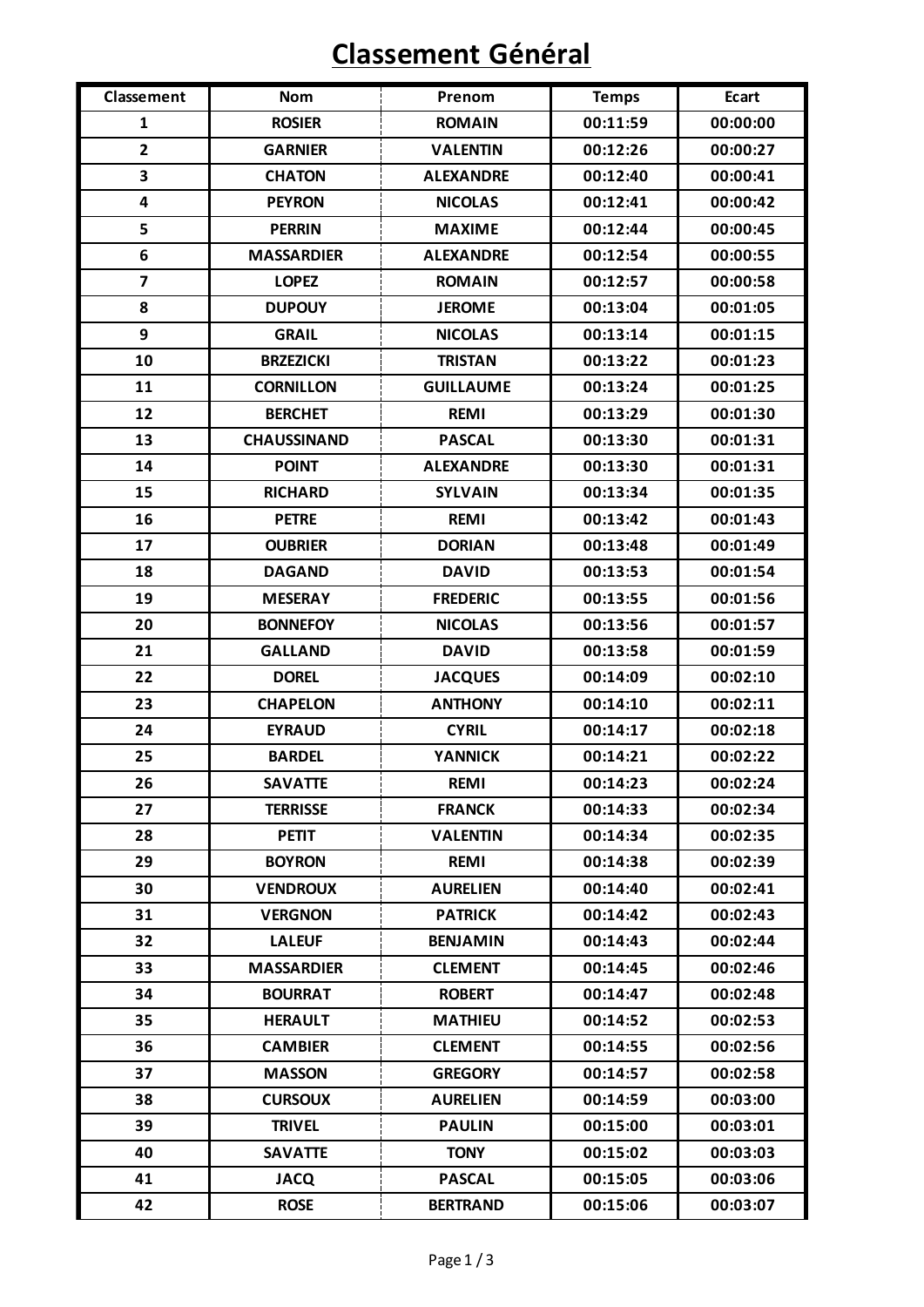## **Classement Général**

| 43 | <b>PETIT</b>          | <b>CLEMENT</b>          | 00:15:19 | 00:03:20 |
|----|-----------------------|-------------------------|----------|----------|
| 44 | <b>LALEUR</b>         | <b>MARIE</b>            | 00:15:19 | 00:03:20 |
| 45 | <b>BARRALLON</b>      | <b>FLORIAN</b>          | 00:15:20 | 00:03:21 |
| 46 | <b>GUILLET</b>        | <b>JULES</b>            | 00:15:24 | 00:03:25 |
| 47 | <b>CHAPUY</b>         | <b>THEOPHILE</b>        | 00:15:32 | 00:03:33 |
| 48 | <b>PIGNOL</b>         | <b>CHRISTOPHE</b>       | 00:15:38 | 00:03:39 |
| 49 | <b>GACHON</b>         | <b>YVES</b>             | 00:15:40 | 00:03:41 |
| 50 | <b>BRICARD</b>        | <b>QUENTIN</b>          | 00:15:42 | 00:03:43 |
| 51 | <b>GIRON</b>          | <b>GREGORY</b>          | 00:15:48 | 00:03:49 |
| 52 | <b>BOURGEAY</b>       | <b>SERGE</b>            | 00:15:54 | 00:03:55 |
| 53 | <b>PERBET</b>         | <b>EMMANUEL</b>         | 00:16:05 | 00:04:06 |
| 54 | <b>PERBET</b>         | <b>ANTOINE</b>          | 00:16:08 | 00:04:09 |
| 55 | <b>JACOB</b>          | <b>LAURENT</b>          | 00:16:08 | 00:04:09 |
| 56 | <b>DUMOND</b>         | <b>THOMAS</b>           | 00:16:11 | 00:04:12 |
| 57 | <b>FAURE</b>          | <b>DIDIER</b>           | 00:16:13 | 00:04:14 |
| 58 | <b>REYMOND</b>        | <b>MICHAEL</b>          | 00:16:18 | 00:04:19 |
| 59 | <b>COLOMBET</b>       | <b>CHRISTOPHE</b>       | 00:16:19 | 00:04:20 |
| 60 | <b>MARCHAND</b>       | <b>ERIC</b>             | 00:16:22 | 00:04:23 |
| 61 | <b>SAUMET</b>         | <b>ALAIN</b>            | 00:16:22 | 00:04:23 |
| 62 | <b>BONNEFOY</b>       | <b>JEREMIE</b>          | 00:16:29 | 00:04:30 |
| 63 | <b>GRACZYK</b>        | <b>DAMIEN</b>           | 00:16:31 | 00:04:32 |
| 64 | <b>PEYRET</b>         | <b>FLORIAN</b>          | 00:16:32 | 00:04:33 |
| 65 | <b>GAGNOUD</b>        | <b>MATHIEU</b>          | 00:16:38 | 00:04:39 |
| 66 | <b>BRUYERE</b>        | <b>CHRISTIAN</b>        | 00:16:39 | 00:04:40 |
| 67 | <b>SOLMONA</b>        | <b>EVAN</b>             | 00:16:39 | 00:04:40 |
| 68 | <b>TOURIER</b>        | <b>WILLIAM</b>          | 00:16:54 | 00:04:55 |
| 69 | TEYSSIER              | THIERRY                 | 00:17:02 | 00:05:03 |
| 70 | PONTVIANNE-POINT      | <b>ROMAIN-ALEXANDRE</b> | 00:17:15 | 00:05:16 |
| 71 | <b>VEYRE</b>          | <b>MICHEL</b>           | 00:17:25 | 00:05:26 |
| 72 | <b>CHAUSSINAND</b>    | <b>ENZO</b>             | 00:17:28 | 00:05:29 |
| 73 | <b>MEYER</b>          | <b>PHILIPPE</b>         | 00:17:30 | 00:05:31 |
| 74 | <b>MAISONNY</b>       | <b>PAUL</b>             | 00:17:37 | 00:05:38 |
| 75 | <b>COGNET</b>         | <b>YANIS</b>            | 00:17:51 | 00:05:52 |
| 76 | <b>DARGET LACOSTE</b> | <b>VALERIE</b>          | 00:17:57 | 00:05:58 |
| 77 | <b>PONTVIANNE</b>     | <b>ROMAIN</b>           | 00:18:08 | 00:06:09 |
| 78 | <b>BONNEFOY</b>       | <b>AURELIE</b>          | 00:18:09 | 00:06:10 |
| 79 | <b>SEVE</b>           | <b>RENE</b>             | 00:18:10 | 00:06:11 |
| 80 | <b>MICHON</b>         | <b>DIDIER</b>           | 00:18:17 | 00:06:18 |
| 81 | <b>REYMOND</b>        | <b>ROMUALD</b>          | 00:18:22 | 00:06:23 |
| 82 | <b>NORON</b>          | <b>ROBIN</b>            | 00:19:00 | 00:07:01 |
| 83 | <b>BRUNON</b>         | <b>ANDRE</b>            | 00:19:04 | 00:07:05 |
| 84 | <b>BERTHELIER</b>     | <b>JEAN-CLAUDE</b>      | 00:19:08 | 00:07:09 |
| 85 | <b>CURSOUX</b>        | <b>SALOME (Fille)</b>   | 00:19:09 | 00:07:10 |